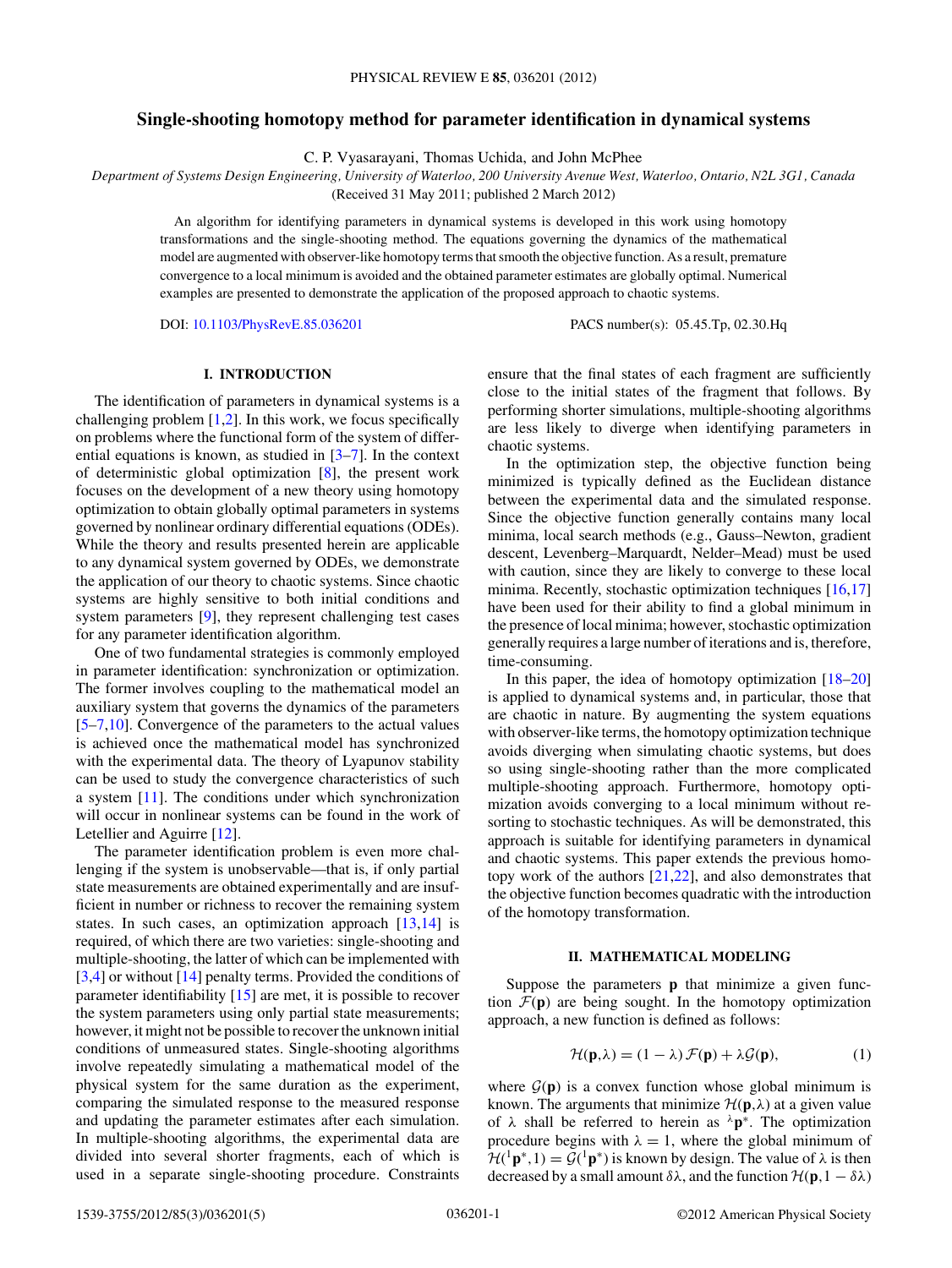<span id="page-1-0"></span>is minimized using  $1\mathbf{p}^*$  as the initial guess. Once the optimal parameters <sup>1</sup>−*δλ***p**<sup>∗</sup> have been obtained, *λ* is further decreased to  $1 - 2\delta\lambda$  and the minimization is repeated, again using as an initial guess the optimal parameter vector corresponding to the previous value of  $\lambda$ . This process is repeated until  $\lambda = 0$ and the original optimization problem is recovered—that is,  $\mathcal{H}(\mathbf{p},0) = \mathcal{F}(\mathbf{p})$ . An important condition for convergence is the continuity of  $\lambda$ **p**<sup>\*</sup> between the global minimum of  $\mathcal{G}(\mathbf{p})$ and that of  $\mathcal{F}(\mathbf{p})$ .

The differential equations governing the dynamics of an experimental system are assumed to be of the following general form:

$$
\dot{\mathbf{q}}_e = \mathbf{f}(\mathbf{q}_e, \mathbf{p}_e, t),\tag{2}
$$

where  $\mathbf{q}_e(t) = [q_{1e}(t), q_{2e}(t), \dots, q_{ne}(t)]^T$  contains the time series of the *n* independent states, and  $\mathbf{p}_e$  are the parameters corresponding to the experimental system. It will be assumed that the experimental measurements  $y_e(t) = q_e(t) + \eta(t)$  are corrupted by zero-mean noise  $\boldsymbol{\eta}(t) = [\eta_1(t), \eta_2(t), \dots, \eta_n(t)]^T$ and are available over the time interval  $t = [0, t_f]$ . The corresponding mathematical model that will be used for identification purposes is of the following general form:

$$
\dot{\mathbf{q}} = \mathbf{f}(\mathbf{q}, \mathbf{p}, t),\tag{3}
$$

where  $\mathbf{q}(t) = [q_1(t), q_2(t), \dots, q_n(t)]^T$  are the corresponding states and  $\mathbf{p} = [p_1, p_2, \dots, p_\ell]^T$  are the parameters to be identified. The goal is to determine the parameter vector **p** that minimizes the error between the predicted response  $q(t)$ and the experimental measurements  $y_e(t)$ :

$$
J(\mathbf{p}) = \frac{1}{2} \int_0^{t_f} [\mathbf{e}(\mathbf{p}, t) + \eta(t)]^{\mathrm{T}} [\mathbf{e}(\mathbf{p}, t) + \eta(t)] dt, \qquad (4)
$$

where  $J(\mathbf{p})$  is the objective function to be minimized, and  $\mathbf{e}(\mathbf{p},t) = [e_1(\mathbf{p},t),e_2(\mathbf{p},t),\ldots,e_n(\mathbf{p},t)]^T$  is the error vector, whose  $k^{\text{th}}$  entry is defined as  $e_k(t) = q_{k}e(t) - q_k(\mathbf{p},t)$ . Unmeasured states have zero error; if experimental data are available for only one state, the error vector is simply  $e(t) =$  $[e_1(\mathbf{p},t),0,\ldots,0]^T$ . In general,  $J(\mathbf{p})$  will contain many local minima; the mathematical model  $(3)$  that is most representative of the experimental system  $(2)$  is obtained when the parameters **p** correspond to the global minimum of the above objective function  $(4)$ .

To find the global minimum of  $J(p)$ , a homotopy transformation is introduced into the objective function:

$$
J(\mathbf{p},\lambda) = \frac{1}{2} \int_0^{t_f} [\mathbf{e}(\mathbf{p},\lambda,t) + \eta(t)]^{\mathrm{T}} [\mathbf{e}(\mathbf{p},\lambda,t) + \eta(t)] dt, \quad (5)
$$

which can be expanded as follows:

$$
J(\mathbf{p}, \lambda) = \frac{1}{2} \int_0^{t_f} [\mathbf{e}(\mathbf{p}, \lambda, t)^{\mathrm{T}} \mathbf{e}(\mathbf{p}, \lambda, t)] dt + \int_0^{t_f} [\mathbf{e}(\mathbf{p}, \lambda, t)^{\mathrm{T}} \boldsymbol{\eta}(t)] dt + \frac{1}{2} \int_0^{t_f} [\boldsymbol{\eta}(t)^{\mathrm{T}} \boldsymbol{\eta}(t)] dt.
$$
 (6)

Since the shape of  $J(\mathbf{p},0)$  is unknown, the homotopy transformation is introduced into the mathematical model (3), not directly into the objective function:

$$
\dot{\mathbf{q}} = \mathbf{f}(\mathbf{q}, \mathbf{p}, t) + \lambda \mathbf{\Gamma} \mathbf{e}(t) + \lambda \mathbf{\Gamma} \mathbf{\eta}(t). \tag{7}
$$

The last two terms in (7) are related to the use of observers in dynamical systems [\[11\]](#page-4-0), with gain matrix  $\Gamma$ .

To study the influence of the homotopy terms on the objective function,  $(7)$  is subtracted from  $(2)$ , whereupon the following equation governing the dynamics of the error is obtained:

$$
\dot{\mathbf{e}}(t) + \lambda \mathbf{\Gamma} \mathbf{e}(t) = \mathbf{f}(\mathbf{q}_e, \mathbf{p}_e, t) - \mathbf{f}(\mathbf{q}, \mathbf{p}, t) - \lambda \mathbf{\Gamma} \eta(t). \tag{8}
$$

Equation (8) is similar to that governing the dynamics of a damped first-order system, and has a static equilibrium at  $e(t) = 0$  when  $p = p_e$ . Assuming the initial conditions  $q(0) = q_e(0)$  are used for the mathematical model, the initial conditions of the error system are  $e(0) = 0$ . By choosing an appropriate gain matrix  $\Gamma$ , the effect of the forcing terms in (8) can be reduced. In other words, by increasing the stiffness  $(\Gamma)$  of the first-order system  $(8)$ , it is forced to oscillate very close to its equilibrium. Since the amplitude of the noise term  $\lambda \Gamma \eta(t)$  in (8) increases as the entries in gain matrix  $\Gamma$  increase,  $\Gamma$  should be selected such that the synchronization error (4) is as small as possible when using the initial parameter guesses in the mathematical model. For a given noise signal  $\eta(t)$ , there is an optimal  $\Gamma$  at which the best possible synchronization occurs; in the absence of noise, the synchronization improves as  $\Gamma$  (the stiffness) is increased.

The properties of the error system  $(8)$  can be further examined by expanding **q** around  $q_e$  and **p** around  $p_e$ :

$$
\dot{\mathbf{e}}(t) + \left[\lambda \mathbf{\Gamma} - \frac{\partial \mathbf{f}}{\partial \mathbf{q}_{e}}\right] \mathbf{e}(t) \approx \frac{\partial \mathbf{f}}{\partial \mathbf{p}_{e}} \delta \mathbf{p} - \lambda \mathbf{\Gamma} \mathbf{\eta}(t), \quad (9)
$$

where  $\delta \mathbf{p} = \mathbf{p}_e - \mathbf{p}$  and the higher-order terms have been neglected. Note that, for a given value of *λ*, the error signal **e**(*t*) will be stable provided the eigenvalues of the matrix  $- [\lambda \mathbf{\Gamma} - \partial \mathbf{f}/\partial \mathbf{q}_e]$  are negative. With a suitable choice of  $\mathbf{\Gamma}$ , the solution of the singularly perturbed system (9) will exhibit a boundary layer effect  $[23]$ , where the deviation of the mathematical model from the experimental data vanishes on a fast time scale, and the solution on a slow time scale  $(\dot{\mathbf{e}}(t) = \mathbf{0})$ behaves as follows:

$$
\mathbf{e}(t) = \left[\lambda \mathbf{\Gamma} - \frac{\partial \mathbf{f}}{\partial \mathbf{q}_e}\right]^{-1} \frac{\partial \mathbf{f}}{\partial \mathbf{p}_e} \delta \mathbf{p} \n- \lambda \left[\lambda \mathbf{\Gamma} - \frac{\partial \mathbf{f}}{\partial \mathbf{q}_e}\right]^{-1} \mathbf{\Gamma} \mathbf{\eta}(t) \triangleq \mathbf{A} \delta \mathbf{p} - \mathbf{b}.
$$
\n(10)

Left-multiplying both sides of  $(10)$  by  $e(t)^T$  and integrating over the time interval  $t = [0, t_f]$ , we obtain the following:

$$
\int_0^{t_f} [\mathbf{e}(t)^{\mathrm{T}} \mathbf{e}(t)] dt = \delta \mathbf{p}^{\mathrm{T}} \left[ \int_0^{t_f} \mathbf{A}^{\mathrm{T}} \mathbf{A} dt \right] \delta \mathbf{p} + \int_0^{t_f} [\mathbf{b}^{\mathrm{T}} \mathbf{b}] dt
$$

$$
- 2\delta \mathbf{p}^{\mathrm{T}} \int_0^{t_f} [\mathbf{A}^{\mathrm{T}} \mathbf{b}] dt. \tag{11}
$$

Both sides of (10) are now left-multiplied by  $\eta(t)^T$  and integrated over the time interval  $t = [0, t_f]$ :

$$
\int_0^{t_f} [\boldsymbol{\eta}(t)^{\mathrm{T}} \mathbf{e}(t)] dt = \delta \mathbf{p}^{\mathrm{T}} \int_0^{t_f} \mathbf{c} dt - \int_0^{t_f} \mathbf{g} dt,
$$
 (12)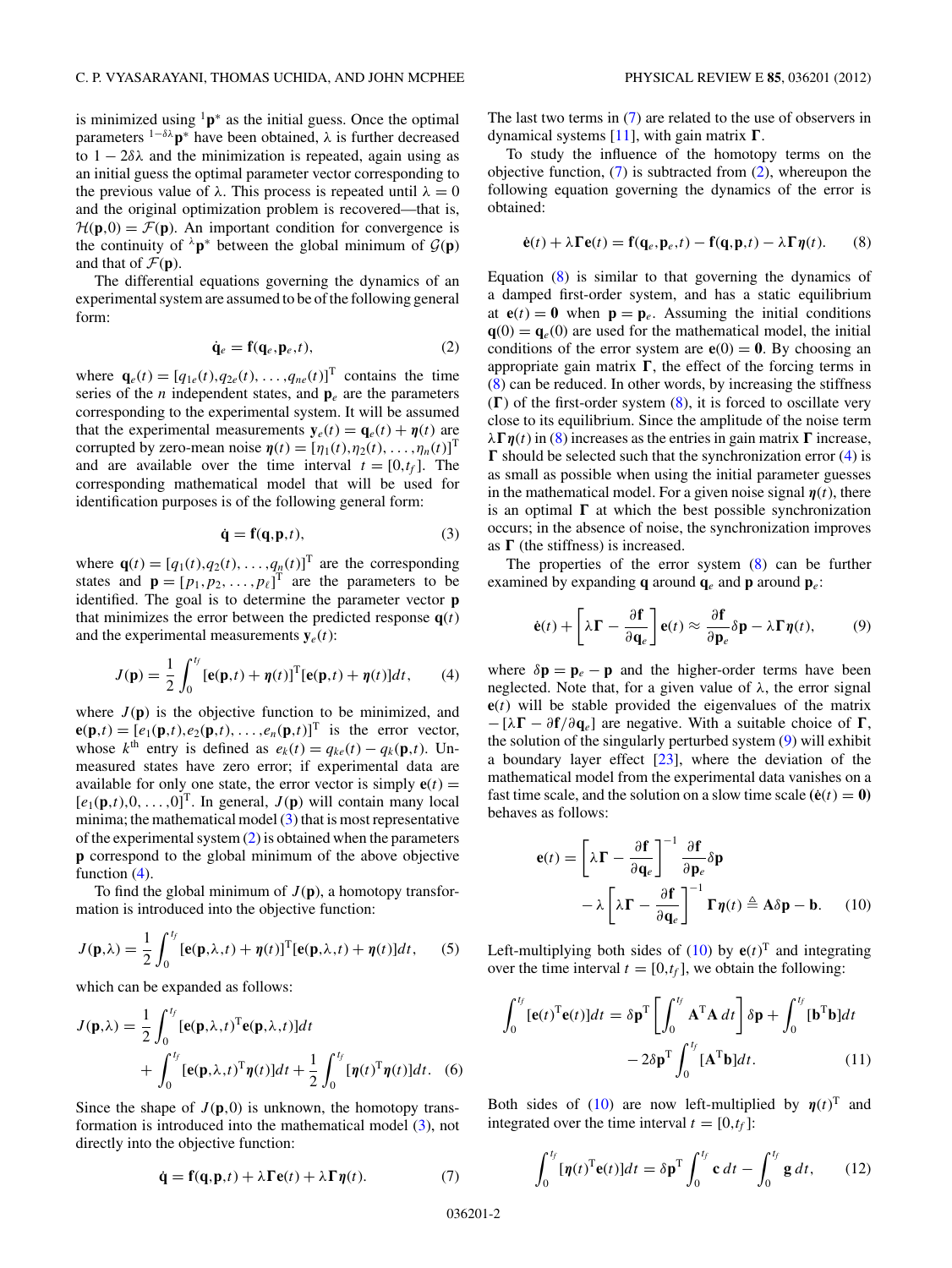<span id="page-2-0"></span>where  $\mathbf{c} = \mathbf{A}^T \boldsymbol{\eta}(t)$  and  $\mathbf{g} = \boldsymbol{\eta}(t)^T \mathbf{b}$ . Substituting [\(11\)](#page-1-0) and [\(12\)](#page-1-0) into  $(6)$ , we obtain the following:

$$
J(\mathbf{p}, \lambda) = \frac{1}{2} \delta \mathbf{p}^{T} \left[ \int_{0}^{t_{f}} \mathbf{A}^{T} \mathbf{A} dt \right] \delta \mathbf{p} + \delta \mathbf{p}^{T} \left[ \int_{0}^{t_{f}} (\mathbf{c} - \mathbf{A}^{T} \mathbf{b}) dt \right] + C, \quad (13)
$$

where  $C = \frac{1}{2} \int_0^{t_f} [\mathbf{b}^T \mathbf{b}] dt - \int_0^{t_f} \mathbf{g} dt + \frac{1}{2} \int_0^{t_f} [\mathbf{\eta}(t)^T \mathbf{\eta}(t)] dt$ , which is not a function of *δ***p**.

From  $(13)$ , it can be concluded that the objective function is quadratic in the parameter error *δ***p** provided that gain matrix  $\Gamma$  is selected so as to ensure the synchronization [\[12\]](#page-4-0) of the mathematical model to the experimental data [i.e., [\(10\)](#page-1-0) holds]. The value of  $\mathbf{p}^*$  at which the objective function  $J(\mathbf{p},\lambda)$  attains a minimum can be expressed as follows:

$$
\mathbf{p}^* = \mathbf{p}_e + \left[ \int_0^{t_f} \mathbf{A}^{\mathrm{T}} \mathbf{A} dt \right]^{-1} \int_0^{t_f} (\mathbf{c} - \mathbf{A}^{\mathrm{T}} \mathbf{b}) dt. \tag{14}
$$

In the absence of noise [i.e., if  $\eta(t) = 0$ ], the homotopy terms do not shift the location of the global minimum (i.e.,  $\mathbf{p}^* = \mathbf{p}_e$ ; in the presence of noise, the optimal parameters are shifted by the amount shown in  $(14)$ . Two numerical examples are presented below to illustrate the application of the single-shooting homotopy method for parameter identification in dynamical systems.

#### **III. NUMERICAL EXAMPLES**

The Lorenz oscillator is first considered to illustrate the effect of homotopy terms on the shape of the objective function. In its original form, the Lorenz system is defined as follows:

$$
\dot{q}_{1e} = -p_{1e}q_{1e} + p_{1e}q_{2e}, \qquad (15a)
$$

$$
\dot{q}_{2e} = p_{2e}q_{1e} - q_{2e} - q_{1e}q_{3e}, \qquad (15b)
$$

$$
\dot{q}_{3e} = q_{1e}q_{2e} - p_{3e}q_{3e}.\tag{15c}
$$

This system is chaotic when the parameters  $p_{1e} = 10$ ,  $p_{2e} =$ 28, and  $p_{3e} = 8/3$  are used. The initial conditions for the experimental system are  $q_{1e}(0) = 1.2$ ,  $q_{2e}(0) = 2.1$ , and  $q_{3e}(0) = 1.7$ . The following mathematical model is now used to identify parameters  $p_1$ ,  $p_2$ , and  $p_3$ :

$$
\dot{q}_1 = -p_1 q_1 + p_1 q_2 + \lambda \gamma_1 (q_{1e} + \eta_1 - q_1), \qquad (16a)
$$

$$
\dot{q}_2 = p_2 q_1 - q_2 - q_1 q_3 + \lambda \gamma_1 (q_{1e} + \eta_1 - q_1), \quad (16b)
$$

$$
\dot{q}_3 = q_1 q_2 - p_3 q_3 + \lambda \gamma_1 (q_{1e} + \eta_1 - q_1), \tag{16c}
$$

where  $(16)$  has been augmented with homotopy transformation terms corresponding to a gain matrix  $\Gamma$  consisting of three identical rows of [20*,*0*,*0]. Note that the original system (15) is recovered upon substitution of  $\lambda = 0$  into the augmented system (16). As suggested by (16), it is assumed that only  $y_{1e}(t) =$  $q_{1e}(t) + \eta_1(t)$  is measured, where  $\eta_1(t) \sim \mathcal{N}(0, 0.25)$ .<sup>1</sup> A 10-s time series of the experimental system  $(15)$  is generated, which



FIG. 1. (Color online) Evolution of parameter estimates for the Lorenz system, normalized relative to experimental values.

is used to evaluate the following objective function during the minimization process:<sup>2</sup>

$$
J = \sum_{i=1}^{k} \left\{ \int_0^{t_f} (q_{ie}(t) + \eta_i(t) - q_i(\lambda p_1, \lambda p_2, \lambda p_3, t))^2 dt \right\},\tag{17}
$$

where  $k = 1$  and  $t_f = 10$ . The following noise-corrupted initial conditions are used for the mathematical model  $(16)$ :  $q_1(0) = 1.5570$ ,  $q_2(0) = 2.2533$ , and  $q_3(0) = 2.1952$ ; the initial parameter guesses at  $\lambda = 1$  are chosen as  ${}^{1}p_{1}^{0} = 20$ ,  ${}^{1}p_{2}^{0} = 38$ , and  ${}^{1}p_{3}^{0} = 12.67$ . The evolution of the parameter estimates during the optimization process is shown in Fig. 1 for decreasing values of  $\lambda$ .<sup>3</sup> The final identified parameters

2In both examples, the optimization is performed using the fminsearch function in MATLAB, which is based on the Nelder–Mead simplex method [\[24\]](#page-4-0). The differential equations are solved using the ode45 variable-time-step integrator with absolute and relative error tolerances of 10−6. Since measurement data are collected every 10 ms, the integral in the objective function is replaced with discrete summation. The noisy experimental data are linearly interpolated during the numerical integration to accommodate the use of a variable-time-step integrator.

<sup>3</sup>λ is decreased in increments of 0.25. At each value of  $λ$ , 25 iterations of fminsearch are performed, each of which corresponds to at least one simulation of  $(16)$  (function call).



FIG. 2. (Color online) Experimental measurement  $(q_{1e} + \eta_1)$  and predicted response using identified parameters  $(q_1)$  for the Lorenz system.

<sup>1</sup>The noise is Gaussian with zero mean and a variance of 0*.*25.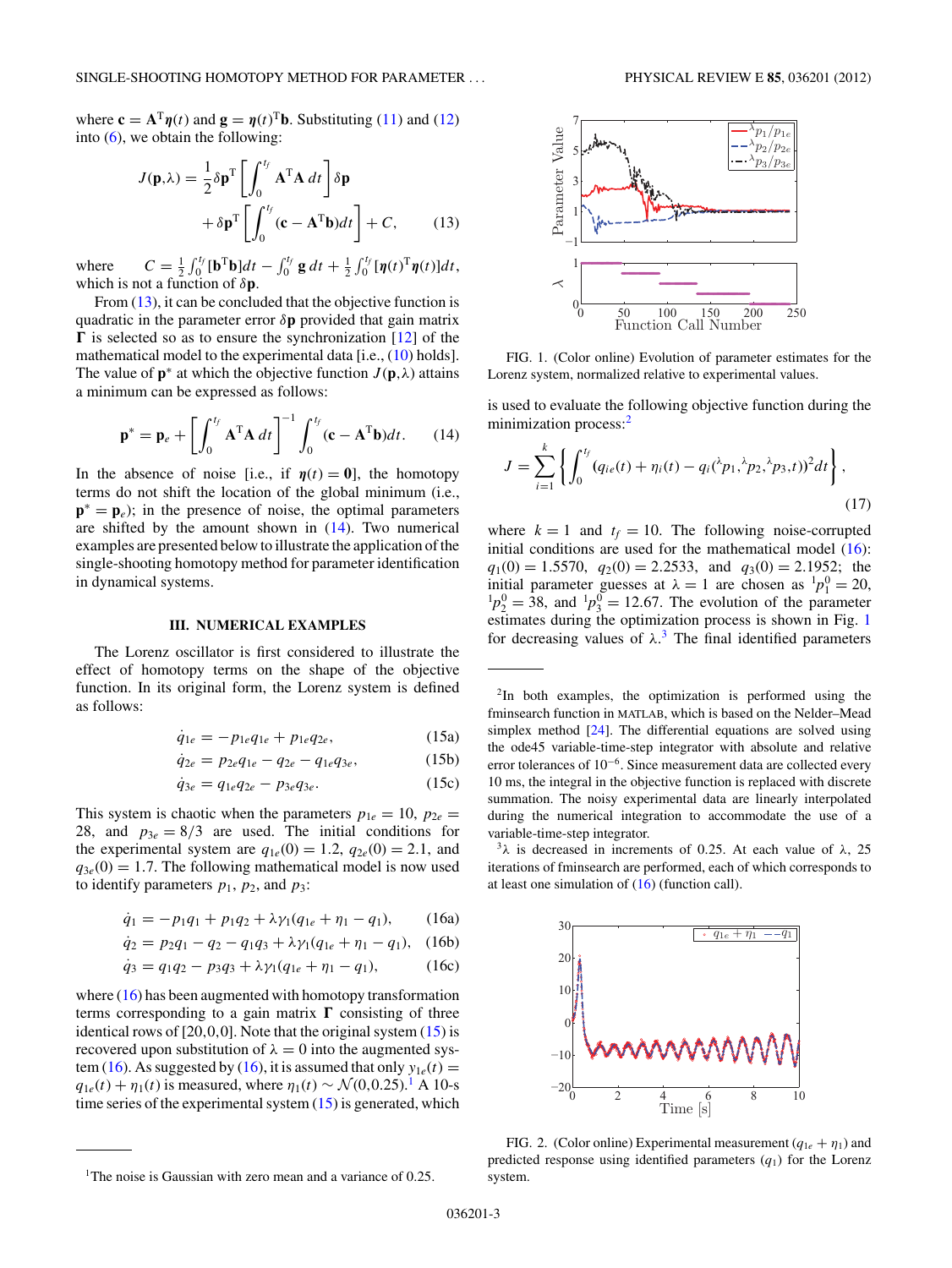<span id="page-3-0"></span>

FIG. 3. (Color online) Evolution of parameter estimates for the Rössler system, normalized relative to experimental values.

are  ${}^{0}p_{1}^{*} = 10.7311, {}^{0}p_{2}^{*} = 28.3848$ , and  ${}^{0}p_{3}^{*} = 2.6030$ , which result in excellent agreement between the experimental system and the mathematical model, as shown in Fig. [2.](#page-2-0) Note that, despite using noisy initial conditions for the mathematical model, the predicted response lies within the envelope of the noisy experimental measurement. *The slight deviation of the identified parameters from the experimental parameters compensates for the small error in the initial conditions.* The exact parameters are identified when the value of  $\lambda$  is nearly (but not exactly) zero. The homotopy term with a small value of *λ* must be retained if the experimental data are collected over a long time interval. If the homotopy term is absent  $(\lambda = 0)$ , the model response will eventually deviate from the experimental data due to the nature of chaotic systems. The smallest value of *λ* that must be retained is problem-specific, and will depend on the amplitude and nature of the noise in the experimental data. Some guidelines for selecting the smallest suitable value of *λ* are suggested in the work of Abarbanel *et al.* [\[3\]](#page-4-0).

The Rössler system is now considered:

$$
\dot{q}_{1e} = -q_{2e} - q_{3e},\tag{18a}
$$

$$
\dot{q}_{2e} = q_{1e} + p_{1e}q_{2e},\tag{18b}
$$

$$
\dot{q}_{3e} = p_{2e} + q_{1e}q_{3e} - p_{3e}q_{3e}.
$$
 (18c)

The parameters used for generating the experimental data are  $p_{1e} = p_{2e} = 0.2$  and  $p_{3e} = 5.7$ ; the initial conditions are  $q_{1e}(0) = q_{2e}(0) = q_{3e}(0) = 3$ . It shall be assumed that  $y_{1e} = q_{1e} + \eta_1$ ,  $y_{2e} = q_{2e} + \eta_2$ , and  $y_{3e} = q_{3e} + \eta_3$  are measured over the time interval  $t = [0,25]$ . The following mathematical model is used to identify parameters  $p_1$ ,  $p_2$ , and  $p_3$ :

$$
\dot{q}_1 = -q_2 - q_3 + \lambda \gamma_1 (q_{1e} + \eta_1 - q_1), \tag{19a}
$$

$$
\dot{q}_2 = q_1 + p_1 q_2 + \lambda \gamma_2 (q_{2e} + \eta_2 - q_2), \tag{19b}
$$

$$
\dot{q}_3 = p_2 + q_1 q_3 - p_3 q_3 + \lambda \gamma_3 (q_{3e} + \eta_3 - q_3), \quad (19c)
$$

[1] H. D. I. Abarbanel, R. Brown, J. J. Sidorowich, and L. S. Tsimring, [Rev. Mod. Phys.](http://dx.doi.org/10.1103/RevModPhys.65.1331) **65**, 1331 [\(1993\).](http://dx.doi.org/10.1103/RevModPhys.65.1331)



FIG. 4. (Color online) Experimental measurements  $(q_{ie} + \eta_i)$  and predicted responses using identified parameters  $(q<sub>i</sub>)$  for the Rössler system.

where  $\gamma_1 = \gamma_2 = \gamma_3 = 10$  and the noisy initial conditions  $q_1(0) = 2.9881, q_2(0) = 2.6808$ , and  $q_3(0) = 3.2613$  are used. An objective function of the same form as [\(17\)](#page-2-0) is minimized, where  $k = 3$ ,  $t_f = 25$ , and  $\eta_i(t) \sim \mathcal{N}(0, 0.25)$  in this case. The evolution of the parameter estimates during the optimization process is shown in Fig. 3 for decreasing values of *λ*. Note that the parameters converge at different values of *λ* as new valleys are formed in the parameter space of the objective function, which illustrates the utility of the homotopy approach. The final identified parameters are  ${}^{0}p_{1}^{*} = 0.2099, {}^{0}p_{2}^{*} = 0.2164$ , and  ${}^{0}P_{3}^{*} = 5.5838$ , which again result in excellent agreement between the experimental system and the mathematical model, as shown in Fig. 4.

### **IV. CONCLUSIONS**

In this paper, we have presented a method for identifying parameters in mathematical models where the explicit functional form of the equations is known exactly. We have explicitly demonstrated that the objective function becomes quadratic upon the addition of the homotopy terms in the mathematical model. Since homotopy optimization can be used with singleshooting algorithms, the more complicated multiple-shooting techniques can be avoided. The above analysis and numerical examples involving chaotic systems suggest that the proposed method is an effective strategy for identifying parameters in dynamical systems.

### **ACKNOWLEDGMENTS**

C.P.V. acknowledges the financial support received from the Ontario Centres of Excellence. T.U. and J.M. gratefully acknowledge the financial support provided by the Natural Sciences and Engineering Research Council of Canada (NSERC), and the NSERC/Toyota/Maplesoft Industrial Research Chair program.

[2] D. Brewer, M. Barenco, R. Callard, M. Hubank, and J. Stark, [Philos. Trans. R. Soc. London A](http://dx.doi.org/10.1098/rsta.2007.2108) **366**, 519 [\(2008\).](http://dx.doi.org/10.1098/rsta.2007.2108)